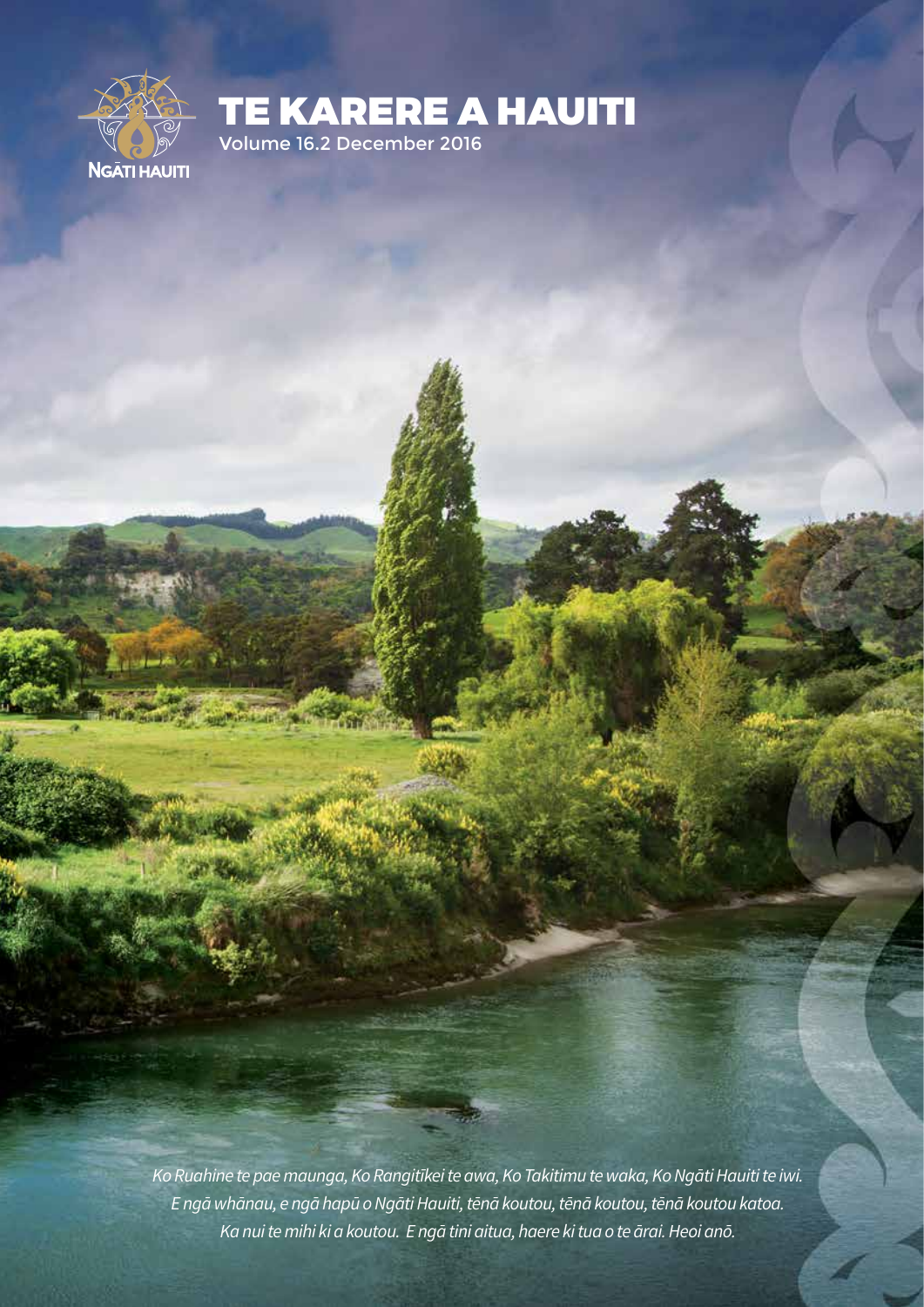

### **Te Rūnanga o Ngāti Hauiti** (TRoNH)

Convenor's Report: Neville Lomax

The past six months have absolutely flown and it seems that we have been flat-out either getting things underway or completing them throughout this period of time.

Mōkai Pātea claims events took up a great deal of our time; with a weekend wānanga at Rātā Marae, during June, and another over the first weekend of August, at Moawhango Marae, to prepare our Ngā kōrero Tuku Iho presentations and waiata practice, in preparation for the Waitangi Tribunal Ngā kōrero Tuku Iho (NKTI) hearings, during September.

The week commencing on Sunday 11th September through until Thursday 15th September was another particularly busy time for all four Mōkai Pātea iwi, who were privileged to make NKTI presentations to the Tribunal at both Rātā Marae and Moawhango Marae. The earlier preparation time proved to be invaluable to all those who were involved in the presentations and the feedback that I received from Tribunal members and also from Crown officials about this well organised event was all positive and pleasing to receive. The Mōkai Pātea Waitangi Claims Trust (MPWCT) can be congratulated for the effort that was put in to make it such a success.

I must also thank all of our people behind the scenes who worked really hard in all areas of the marae, to ensure that the mana of Ngāti Hauiti was enhanced, during the period that our manuhiri were with us.

#### *Ngā mihi ki a koutou katoa!*

An extensive amount of work during the past year, to set up and make preparations for our **Ngā Puna Rau Rangitīkei Projects,** finally came to fruition on Friday 2nd September, when the Minister for the Environment, Dr Nick Smith (with a little nudge from us) announced that the government had provided \$700,000.00 under its Mana o Te Wai programme, for the clean-up and protection of waterways that feed into the Rangitīkei River within the wider Mōkai Pātea rohe.

Within an hour of the Ministerial announcement in Wellington, we, together with project representatives of Ngā Pae o Rangitīkei, were finally able to celebrate this important initiative with a ceremonial planting day beside the new bridge over the Pourewa Stream on Te Hou Hou Road, Rātā. We were joined by children from Hunterville School, Rangitikei MP Ian McKelvie, Horizons Councillor Gordon McKellar, together with Horizons staff and staff of the Rangitīkei District Council to help plant 1200 native trees as part of the commencement celebration.

During this past six month period, we have been fortunate in being able to come together for two Ngāti Hauiti whānau dinner gatherings. The first, at Gumboot Manor, Taihape on Friday 24th June, attracted about twenty whānau members who enjoyed a quiet evening of getting to re-acquaint with each other and re-establishing their whanaungatanga connections, generally.

The second gathering was at the St. Johns Cosmopolitan Club, Whanganui, on Friday 23rd September. Approximately forty whānau members attended and it was most pleasing, for me, to see that uri from all seven Ngāti Hauiti hapū were present at one of our dinners for the very first time. Both gatherings were treated to our well received Ngāti Hauiti Quiz, with teams being required to answer questions about matters relating to Ngāti Hauiti that had been recorded in the previous issue of the bi-annual Ngāti Hauiti; *Te Karere a Hauiti Newsletter.* Lots of laughter was generated by those who were forced into responding to questions for which they had no idea was the correct answer or not.

The comment was made to me, at the end of the quiz, that this method was an excellent way of encouraging our people to learn more about our history and what goes on within Ngāti Hauiti, by taking more care to read and absorb the contents of the Te Karere a Hauiti Newsletter.

 As I said in the last issue of *Te Karere a Hauiti; "Read through all the articles in Te Karere and you too could be a winner of our Dinner Quiz in the future."*

I was again privileged to represent Ngāti Hauiti at the Iwi Chairs Forum (ICF) at Hopuhopu, hosted by Waikato-Tainui during early August. Amohia once again attended to support me, as well as in her role as part of the Whānau Ora Iwi Leaders Group. Her assistance at these ICF gatherings is much appreciated and I thank the board of Whakauae Research Services for allowing her to share her wisdom with me, particularly in the area of Whānau Ora.

During this six month period, I was saddened to receive the resignation of Richard Steedman as the delegate to Te Rūnanga o Ngāti Hauiti, representing the Ngāi Te Ngahoa hapū. Richard has decided to concentrate more of his future efforts on research relating to our wider Mōkai Pātea claims to the Waitangi Tribunal. As was seen with the presentations that he made to the recent NKTI hearings at Rātā and Moawhango, he has chosen wisely. Good luck and thank you for the wonderful contribution you have made to Ngāti Hauiti in the past, Richard. We look forward to receiving the fruits of your future endeavours, on behalf of all the people of Mōkai Pātea.

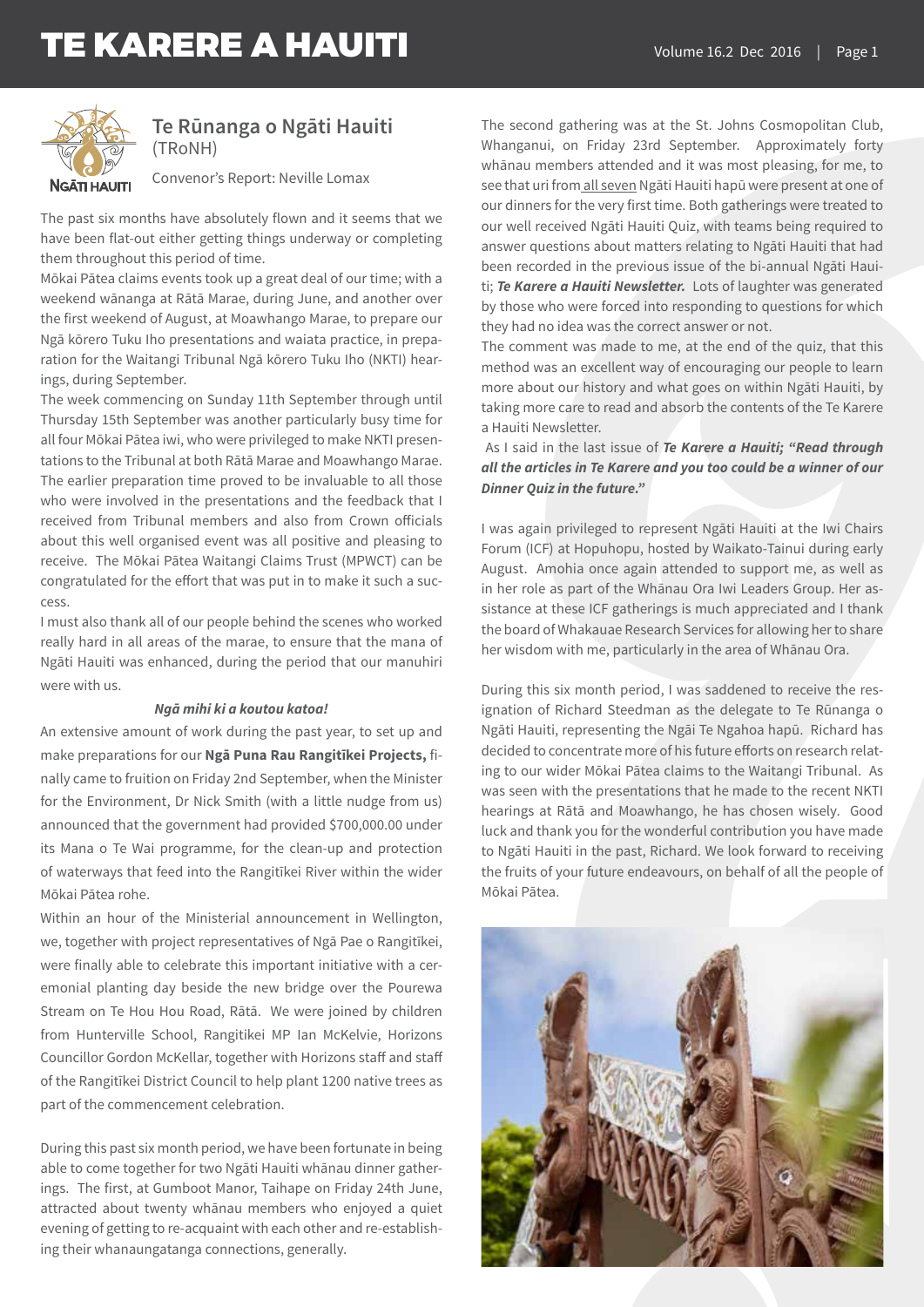

### **Ngāti Hauiti History**

(Neville Lomax)

In the Volume 16.1 June 2016 issue, I wrote about our descent line from Ngāti Whatumamoa down through the tupuna Tūwharaukiekie to Hauiti.

### **Did you know?**

Some of our Ngāti Hauiti ties to the whenua to the southern portion of the Mōkai Pātea through Ngāti Tūmokai can be attributed to a tupuna who came into our rohe some four generations before Tamatea Pokai Whenua and his sons journeyed into the northern Rangitīkei Valley.

The name of this tupuna was **Matangi** who travelled, from the Wairarapa into our southern rohe, in pursuit of a whirikōkō (flock of tui).

Set out below, is my memory of the story told to me by my great grandfather; Wirihana (Wilson) Winiata, about the journey made by Matangi,

Some four generations (100 years) before the arrival of the seven main canoes of the migration of our ancestors from Hawaiki (1350AD), a man journeyed from the Wairarapa side of the Tararua Ranges. This man's name was Matangi. He had heard stories about the huge flocks of birds that had been seen on the western side of the ranges.

Matangi climbed to the top of the ranges to see these birds for himself. At a point on top of the ranges that he named **Tirohanga**, Matangi gazed towards the northwest and saw a large flock of birds flying over the trees below. Following the birds he saw them settle on the forest trees at a place that he named **Tahuna-a-Rua.**  This area is now better known as Palmerston North.

As the birds continued on, Matangi saw them fly high up above the clouds to again settle in the high forest trees at a place named **Pūrākaunui,** below **Whakaari** (Mt. Stewart). Matangi named this place **Te Aorangi** (near present day Feilding).

 Further on, at a place called **Taumata-pātiti,** the birds again rested, sunning themselves in the nearby forest. However, they did not stay there long before flying on. As this forest was undergoing regeneration, Matangi named it **Te Rākauhou.**

The birds flew on and settled for the night at a place near present-day Halcombe, which Matangi named **Te Whakamoe-Takapū.**  It was here that Matangi slept on his stomach with his face pressed against the ground.

At a place further on that he named and that is still known as **Tokorangi**, Matangi used his staff as an aid to leap across a stream.

As the birds flew on Matangi came to another stream where he recited a karakia. Matangi named this place **Waitapu** in recognition of his karakia at that place. (**Waitapu Stream** marks the southernmost boundary of the lands controlled by Ngāti Hauiti).

Matangi continued to follow the birds to a place now known as **Pūtōrino** where he heard the screeching of the birds over one of the hills. He named this place **Parororangi.** It was on that hill that Matangi played his pūtoto (horn).

At a place now known as **Te Papa a Hauiti** (where Hauiti died), Matangi saw the birds on the opposite side of the Rangitīkei River. He named this place **Tirohanga-tuarua.**

Further on near the peak of the mountain range at a place named **Taupe,** Matangi stood and stamped his foot. He named this place Tapuwae.

Moving further on up the Rangitīkei River, the flock of birds flew high up into the clouds above the high cliffs. Matangi named this place **Ōtamakapua.**

Further up the river, Matangi again blew on his horn. He named this place **Pūtātara.**

At a place further on up beside the river, near present day Mangaweka, Matangi plunged his tokotoko into the ground. The place became known as **Te Pounga-o-te-Tokotoko-o-Matangi.**

Continuing to follow the flock of birds, Matangi climbed a mountain range that he named **Whakaara-waru.** It was at this point that the birds again crossed over the Rangitīkei River flying in the direction of a lake surrounded by bush.

When Matangi and his party reached this lake he was tired and did not wish to travel any further. To his delight he found that the flock of birds had also travelled as far as they wished and had settled in the forest to feed. Naming the surrounding area **Rangitauria,**  Matangi and his party built a whare, which he named **Whitionga-Te Whenua,** beside the lake that he named Opouroa, and settled down to live on the birds supplied by the forest and the tuna supplied by the lake. (This lake is situated approximately five kilometres from Utiku).

Matangi stayed at **Oporoa** for some time. However, it was during this period of his occupation of the area that another story of importance to his descendants of Ngāti Hauiti was enacted. Our oral history also tells us about how two of his children, named Hineteiwaiwa and Horouta, came to remain at Oporoa. Suffice to say that these two children disobeyed an instruction from Matangi to fetch water, and as a result he turned them into kaitiaki who remain in the lake forever searching for some mythical taonga.

After staying for several seasons in the area, Matangi left his two children at Oporoa and, together with some of his party, proceeded to return to the Wairarapa along the western side of the Rangitīkei River.

It was while the party were travelling southward between present-day Ohingaiti and Rata that Matangi's pet dog named **Rangatira** went missing. An exhaustive search failed to locate the animal anywhere. In memory of his lost pet, Matangi named the area **Rangatira.** 

All these place names left by Matangi remain in general use to this day and, therefore provides support for the land rights of Ngāti Hauiti, as descendants of this eponymous ancestor, within the southern Rangitīkei District.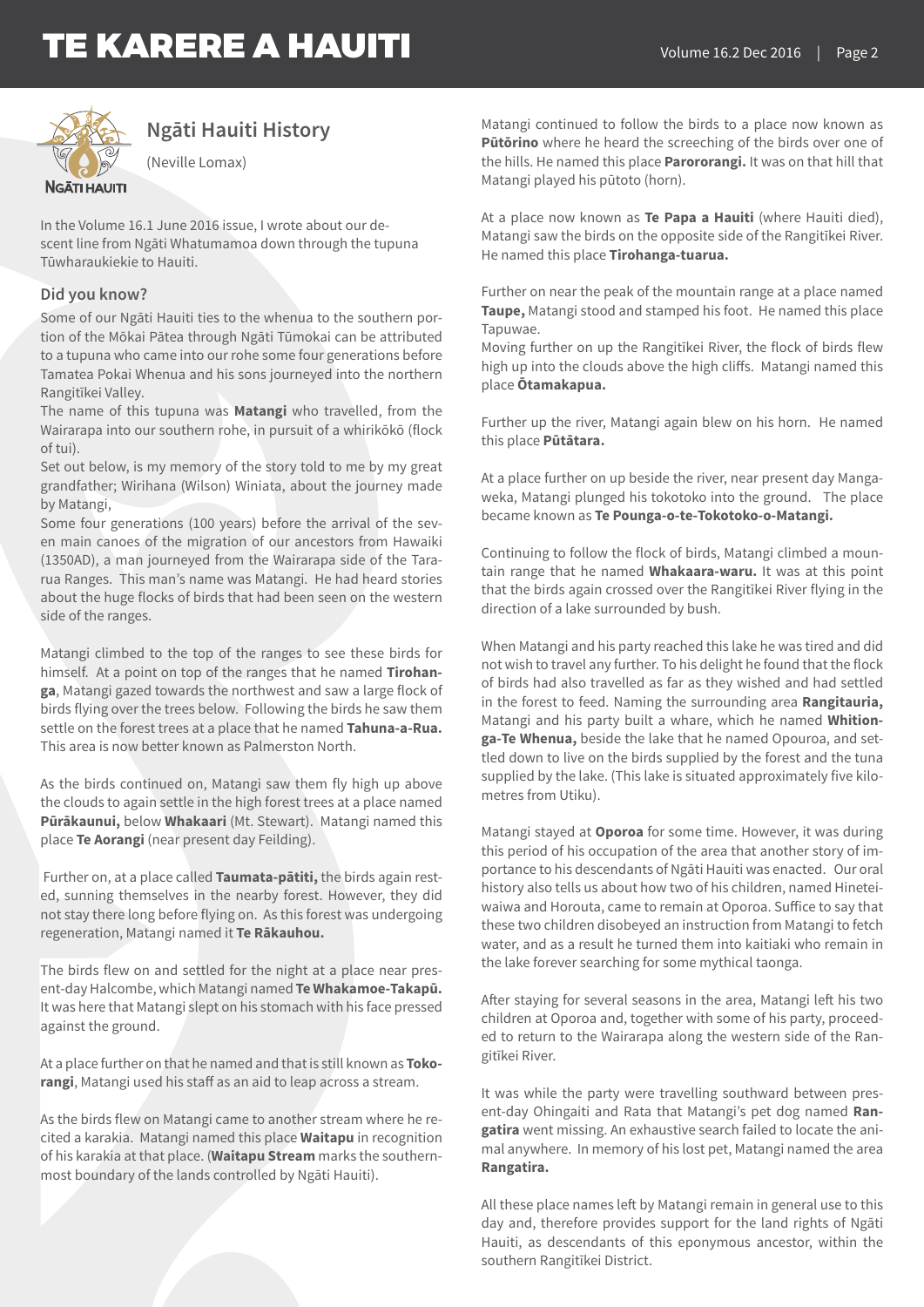The following whakapapa records the descent lines from Matangi down to Te Waihoto who married Hinehuanoa the daughter of Hauiti, and also to Ruaanga who married Rangitenawaina a child of Hinehuanoa and Te Waihoto. It also makes the connections to Tamatea Pokai Whenua and to Orotu:



**Economic Prosperity** Utiku Potaka

**NGĀTI HAUITI** 

As we move into a new fishing season for our fishing quota, the last six months have proven to be an uncertain time for Te Ohu Kaimoana (the Māori Fisheries Commission) as Iwi debate and decide its future following a review in 2015. Iwi generally acknowledge the significant role Te Ohu Kaimoana has played in the past in allocating fishing assets to iwi but with that role almost complete, Iwi are looking at its future. Arguably the most pivotal role it currently plays is a unified voice for Iwi and Māori fishing interests as well as policy development. However Te Ohu Kaimoana still hold significant assets on behalf of all Iwi and therefore it is intended that these will be distributed to Iwi and Te Ohu will continue by operating on a levy type system. Ngāti Hauiti's share of the assets won't be significant however we do believe there needs to be a collective voice and a continuation of policy development, thus we support the continuation of Te Ohu Kaimoana.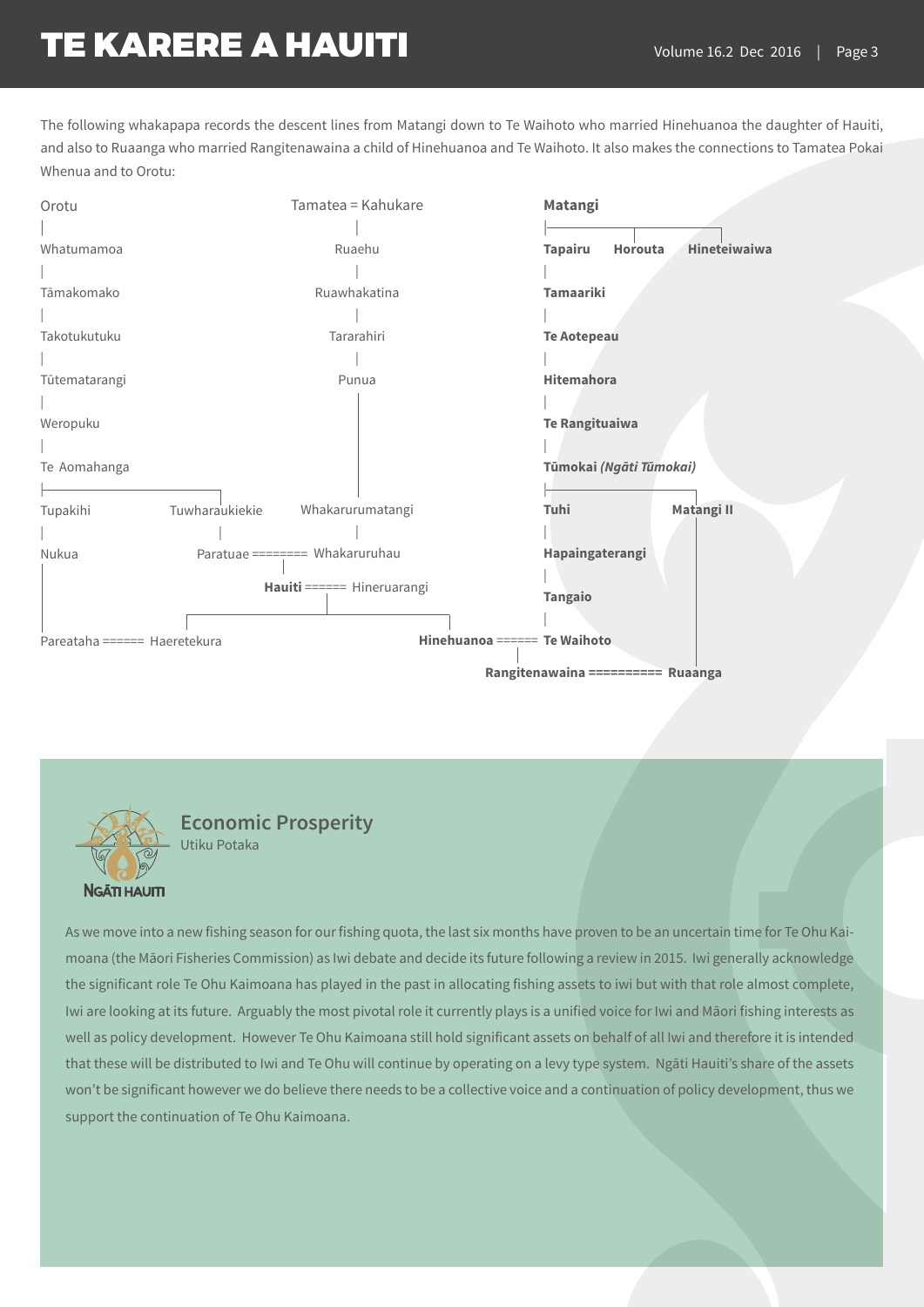

A significant milestone was reached in September when we hosted the Waitangi Tribunal over four days at Rātā and Moawhango for the Kōrero Tuku Ihu hearings. These hearings were designed to provide the Tribunal with background information about our respective iwi and the Mōkai Pātea confederation prior to 1880. The presentation of our evidence through kōrero, whakapapa, waiata, haka, whakatauki and taonga was appreciated and well received by the Tribunal especially as it was the first time they had viewed video footage of sites of significance taken by drones. We had plenty of support from our whānau in terms of logistical support and attendance during the hearings so a big thank-you to everyone who took part.

The next stage in the process will be the 'substantive hearings' which the Waitangi Tribunal will hold over 10 or so weeks throughout 2017. They will be run in 1 week blocks and focus on our grievances and the research material presented to date. This is going to be a trying period for us as we will be hosting the hearings at each of our Mōkai Pātea Marae (Moawhango, Opaea, Winiata and Rātā) and which will all need major logistical support. This will be an opportunity for all our whānau to come together to help host the Tribunal and support our kai-kōrero…it will be a case of 'all hands on deck' so watch this space for details.

Given that we are coming to the conclusion of the Waitangi Tribunal process, we are now making preparations for the next phase of Direct Negotiations with the Crown. This will inevitably be a long and drawn out process so we have decided to make a start now and work on the 'pre-mandating' stage. This means that within the next 6 months you will be asked to vote on an appropriate entity that will represent Ngāti Hauiti (and the Mōkai Pātea Confederation) in the Direct Negotiations phase. It is therefore essential that you are registered with the Mōkai Pātea Waitangi Claims Trust so that you can have your say as to who represents us at the negotiations table. You can help by making sure your whānau are registered too! Registration forms can be downloaded from the Trust web site www.mokaipateaclaims.maori.nz.

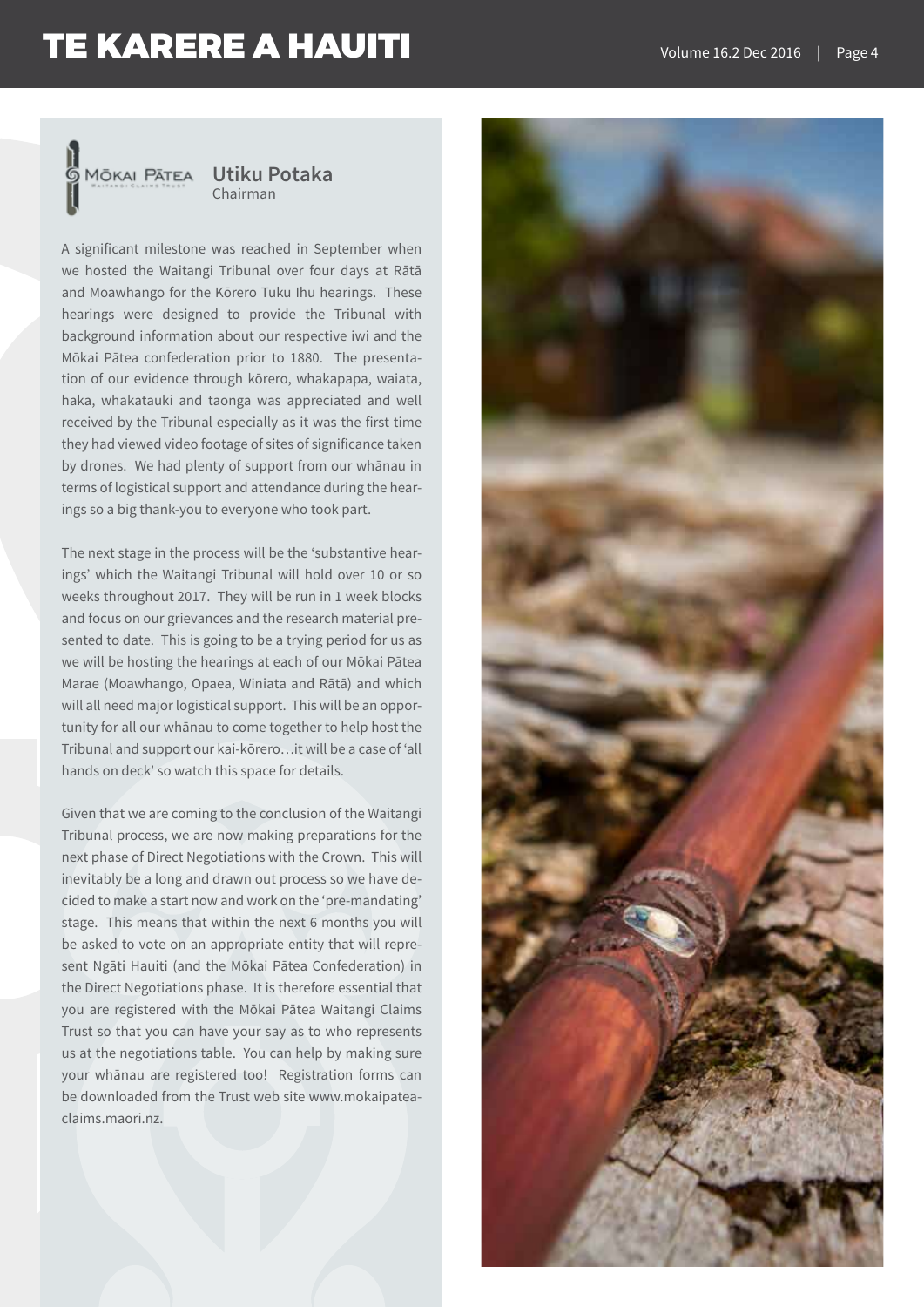

**Kaumatua Profile Te Urumanaoa Eunice Kereti (Hiroa)**  Born: August 1930



Te Urumanoa (Uru) was born in Ratana in August 1930 to Matetahuna Hoeroa Tiopira (Hiroa) and Te Iwi Te Wano. Aunty Uru is the eldest of eleven children and was brought up by her koroua Tira Taurerewa (Koroheke Taurerewa) and kuia Wairata. Aunty Uru spent a lot of her childhood traveling around Aotearoa

and attended school at Ratana, Raetihi and Waiheke Island. Aunty Uru father had two sisters Oriwia and Bella Hiroa. Even though Aunty Uru hasn't spent a lot of time in Rātā she talks about her father Matetahuna attending school in Rātā, Utiku and Ohutu.

Aunty Uru father Matetahuna finished school and took over managing the Hiroa estate along the Winiata straight. Aunty Uru talks about the hive of activity for all the whānau of Winiata. They always had whānau get together at one another's homes. Everyone would get dressed up to the nines. She remembers how fine the men looked and elegant the women were dressed. They were fun times for all the families.

In 1951 at the Hiroa Estate Aunty Uru married the love of her life Uncle Akuhata Patariki Mikaere (Michael/Mick) Kereti. They had a new home built in Taihape in 1960 where she still lives today. She remembers a very sad time for her whānau in 1961/1962; her parents had gone away on holiday and Uncle Mick and Aunty Uru received a message from the local fire brigade and farmers, to say that the family homestead in Winiata was on fire. Aunty Uru remembers looking out her back window and seeing the night sky lit up from the fire. Unfortunately the homestead was burnt to the ground and only two things were saved; a mere pounamu and a tokotoko.

Aunty Uru parents moved into a home across the road from her and Uncle Mick, which belonged to Walter Munro, the Mayor of Taihape.

Aunty Uru talks about her whānau and how her grandfather Hoeroa (Rawiri) Tiopira attended Te Aute College along with the Pine boys from Ngāti Whitikaupeka. This is where they learnt to look after the land and become farmers.

Aunty Uru remembers when she and her whānau listened to a kōrero from Lena Kotua of Winiata who was also a weaver. Nanny Lena talked about how their Kuia was buried in the traditional way. She was prepared at the marae, wrapped in whāriki then laid to rest at the urupā on the hill behind the marae where our tūpuna rest.

Aunty Uru is rich with history and kōrero of the northern boundaries of Ngāti Hauiti. She talks with pride of the knowledge and history she holds.

#### **HAUITI WHAKAPAPA for AUNTY URU:**

HAUITI | Hinehuanoa | Toroiro | Tautahi | Ngahoa | Haputanga | Hemo | Hohaia Te Ahirara | Oriwia = Hoeroa Tiopira | Hoeroa (Rawiri) Tiopira | Matetahuna Hiroa | Te Urumanaoa





Hiroa Estate Winiata Straight Hiroa Estate Winiata Straight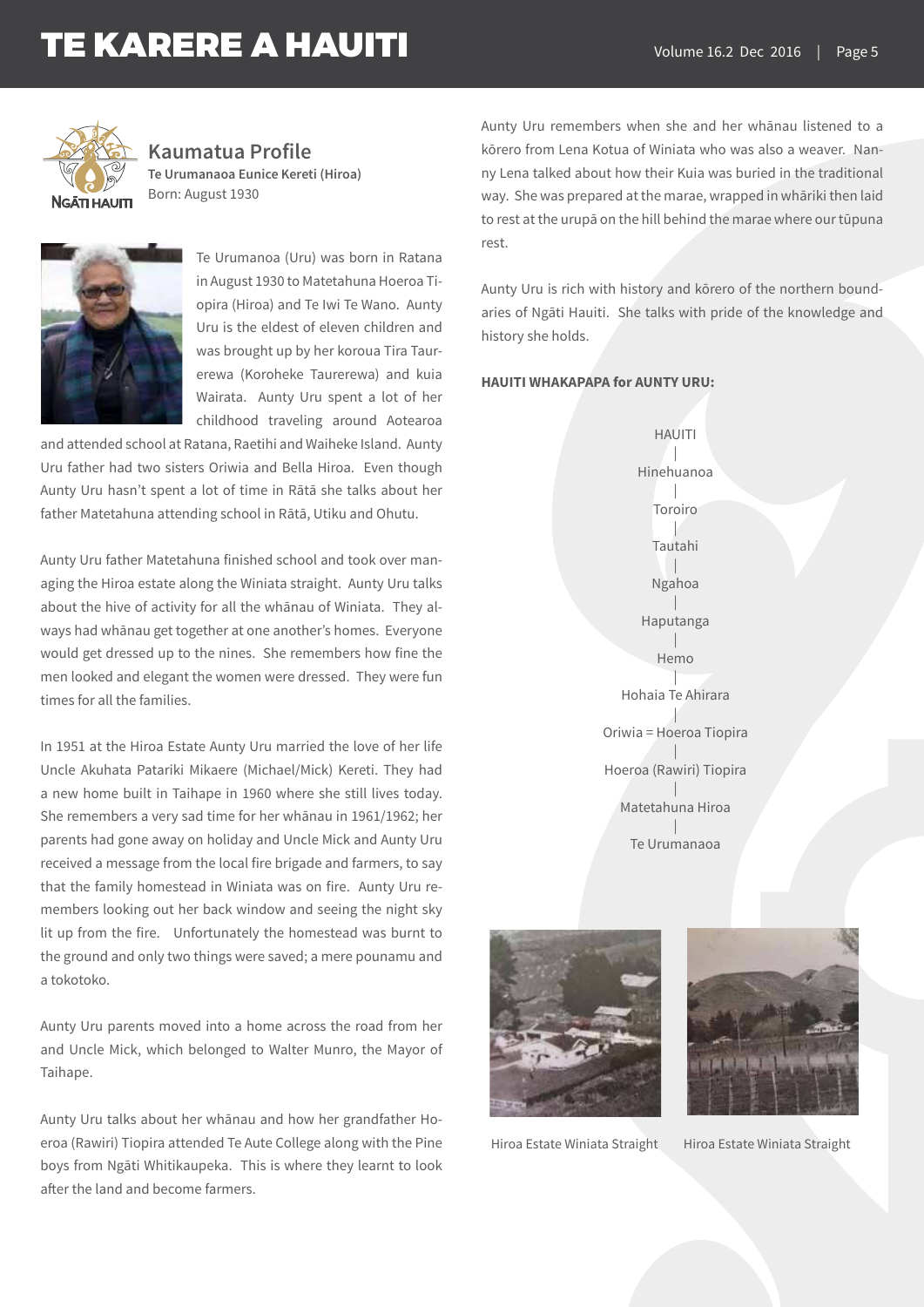

**Rangatahi Profile**

Maihi Hauiti Archibald Potaka Born: 10th September 1995



Ko Ruahine te pae maunga, Ko Rangitīkei te awa, Ko Takitimu te waka, Ko Tamatereka te hapu, Ko Ngāti Hauiti te iwi, Ko Rātā te marae. Ko Tauaiti Potaka rāua Ko Erena Metekingi-Anson ōku mātua tūpuna Ko Utiku Potaka rāua Ko Honor Mccorkindale ōku mātua, Ko Maihi Potaka ahau

**1. How old were you when you started with the He Whetu Arataki program?** 15 years old

**2. What is one of your 1st memories of the program?** Seeing whanaunga I haven't met before or haven't seen in a very long time and creating a bond between ourselves which is still strong today. Shout out to the cuzzys, much love.

**3. As one of the oldest members of He Whetu Arataki, what are some of your fondest memories from the program?** Mostly whanaungatanga and the various haerenga we did together as a whanau because this was the only time we got to hang out with each other apart from tangihanga. Favourite memory in particular would be our noho we spent in the Kawhatau valley getting amongst the whenua.

**4. Do you think the He Whetu Arataki program was relevant to what you do now?** Yes definitely. I remember on one of our first noho we had cuzzy Jerome Kavanagh come in and teach us about Taonga puoro (traditional Māori intruments), we not only got to hear pūrākau about the origins of these taonga, but we also got to make them. The kōrero that came through that day resonated with me and it was like a gateway opened up awakening me to te ao Māori (the Māori world). After this noho I knew I wanted to pursue a career in te ao Māori, which is what I am doing now. This experience was just one of many but overall the program has helped me acknowledge certain values that served as a good base leading into University.

**5. Has this program instilled a passion to keep you engaged in Hauititanga?** Yes it made me think about succession and what I can do to give back to our iwi and our people. My research this year has been a lot to do with Hauititanga and our whakapapa to our land.

**6. What are you studying and what qualifications will you obtain?** I am studying contemporary Māori art and will gain a Bachelor of Māori Visual Arts (BMVA)

**7. What do you find most challenging about your chosen tohu?**  Time management and essay writing.

**8. What is your current mahi?** I am currently doing an apprentiship which counts for my 3rd year under Ngatai Taepa, one of many artists working on the new wharenui for Massey University Wellington campus.

**9. When do you officially graduate?** I finish my degree next year in 2017 and walk across the stage the year after, Woohoo!

10. What are you hoping to do next? If all goes well for my graduate year I would love to roll into doing my Masters in Māori visual art.

**11. If there is one thing you could say to other rangatahi what would it be?** Do what YOU love doing and if you don't have a passion yet, find one. This will make it easier for you to study or work than others who do it because they're told to or because that's where the money is. Let your passion be your driving force.

**12. Now that you have become a Facilitator for He Whetu what is your vision for the program?** I would like to see people more aware of te ao Māori and what it has to offer. Let our whānau, who don't have the privilege of being around te reo and the culture, a taste of what it is really like to be a part of something bigger. I would like to see more rangatahi involved, to tautoko anything that happens on the marae whether it is for waiata tautoko, or helping our ringawera in the kitchen, because in a few more years it will be up to us to carry on the legacy of our tupuna.



*Pictured above are some Artwork's completed by Maihi*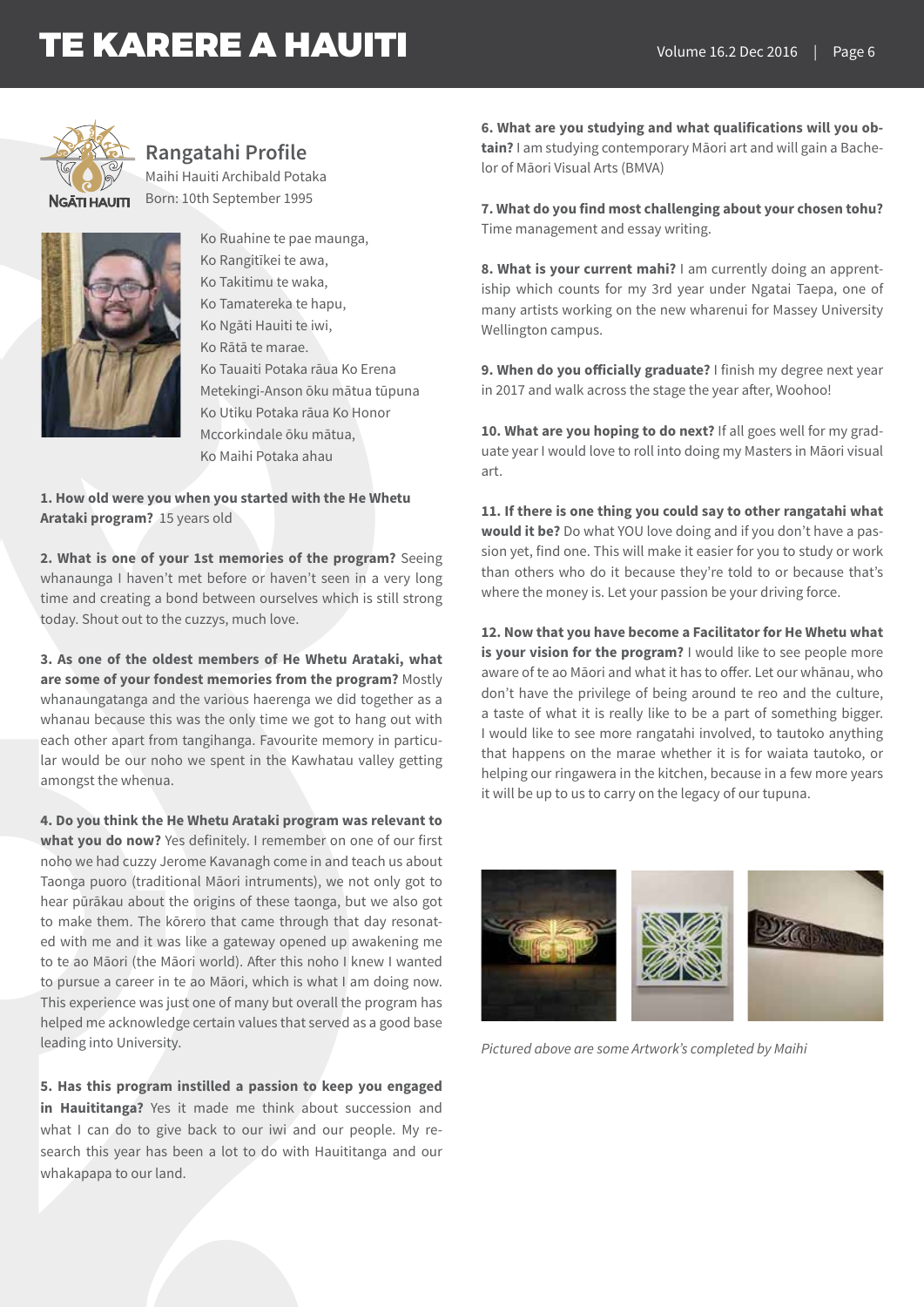

### **Te Maru o Ruahine Trust**

General Manager: Robert Martin

Another six months have gone by and we are excited to say that we can tick off some further positive outcomes for the Trust. After getting through winter we are nearing the good weather and the sunshine is more aplenty, time for the board shorts, sunny's, BBQ's and sun screen – bring on summer! Anyway back to business our convenor in his report has highlighted our major events that have occurred over the last six months. Te Maru o Ruahine Trust has in some way played a role in each and every outcome of significance.

As we head towards the end of another successful and busy year I would like to surmise what these last eleven months have been like for those who have been tirelessly working behind the scenes to keep the momentum moving on the key deliverables for our Iwi.

We have had a long standing Social services contract with the Ministry of Social Development and developments nationally have impacted on our services during this phase of transformational change. Nonetheless, the quality of the work that has been undertaken by our Kaimahi, and the evidenced based results from both our Monitoring review and two yearly Audits gave the Trust a lot of confidence that we are delivering to specification. In some cases we are exceeding our contractual requirements which have put the Trust in a sound and confident position as the changes are being implemented nationally.

The Cultural Affirmation team based out of our Utiku office are again punching well above their weight and their innovation and creative thinking is adding some real value to the mahi they are undertaking. I have to commend the high quality work that they are putting in around the development of our Te Karere newsletter which really is something to be proud of. The constant work around keeping the database up-dated to maintain accuracy is at most times a tedious and meticulous task. Our website continues to be developed and we are excited about some changes we are looking at for 2017. Overall we have closed out nearly all our operational goals for 2016 and our Cultural Affirmation unit played a big role in making that happen.

Our Health service continues to be delivered in a very professional manner by Te Kotuku Hauora Ltd. Our relationship this Iwi organisation continues its seamless approach and most importantly the focus on the well-being of our whanau is paramount. The clinics that are held regularly

at Rata have been well received well run and very benefcial to our Hauiti whanau.

I would like to thank all the members of Te Maru o Ruahine Trust for what again has been a full on year. Your guidance and contribution throughout the year to assist the operations when required has been very positive and appreciated. I would also like to thank personally Johanna Potaka, Jean Cunningham and Tunu Walker who have all played a big role in their time as members of the Trust. I wish you all the very best for your future endeavours.

Te Maru o Ruahine Trust would like to thank sincerely all the various stakeholders who have been part of making 2016 a success. Including The Rangitikei District Council, Horizons Regional Council, our partnering Iwi of the Mokai Patea Confederation. Nga Waiariki o Ngati Apa. Ministry of Social Development, Ministry for the Environment, Hunterville School, Nyx Software, BMR Creative, Department of Conservation, Whakauae Research Services Ltd and all our volunteer army who provide the backbone to every event that we undertook throughout the year – without you all we would not have achieved very much.

*Nga mihi nui ki a koutou katoa!*



**Rauhuia Environmental**  Robert Martin

#### **Ngā Puna Rau Rangitīkei Project**

Our Convenor's report outlined a major success story for members within the Ngā Pae o Rangitīkei collective. Significant funding was provided through regional and central government as well as contributions from each participating Iwi to fund our environmental application Ngā Puna Rau Rangitīkei. There has been input from many people to get us to this stage and I am delighted to say that progress on the works to date has been very positive.

Ngāti Hauiti has for many years been active in finding solu-

tions to improve our environmental situation for our Awa and whenua. There have been many ongoing projects on a minor scale to which there has been progress but obviously never to the level that we are currently at now. Te Maru o Ruahine Trust is leading the process as administrators to the project and sits on the governance group which includes our Horizons partners. But I would like to take this opportunity to thank all those that have contributed to this long and tedious process.

From our perspective, Ngāti Hauiti has two major projects that are in play. The Pourewa Stream and Lake Oporoa; Both projects have different levels of complexities and requirements but the outcomes will be far reaching as we continue our march forward to protect those taonga that are so precious to our Iwi.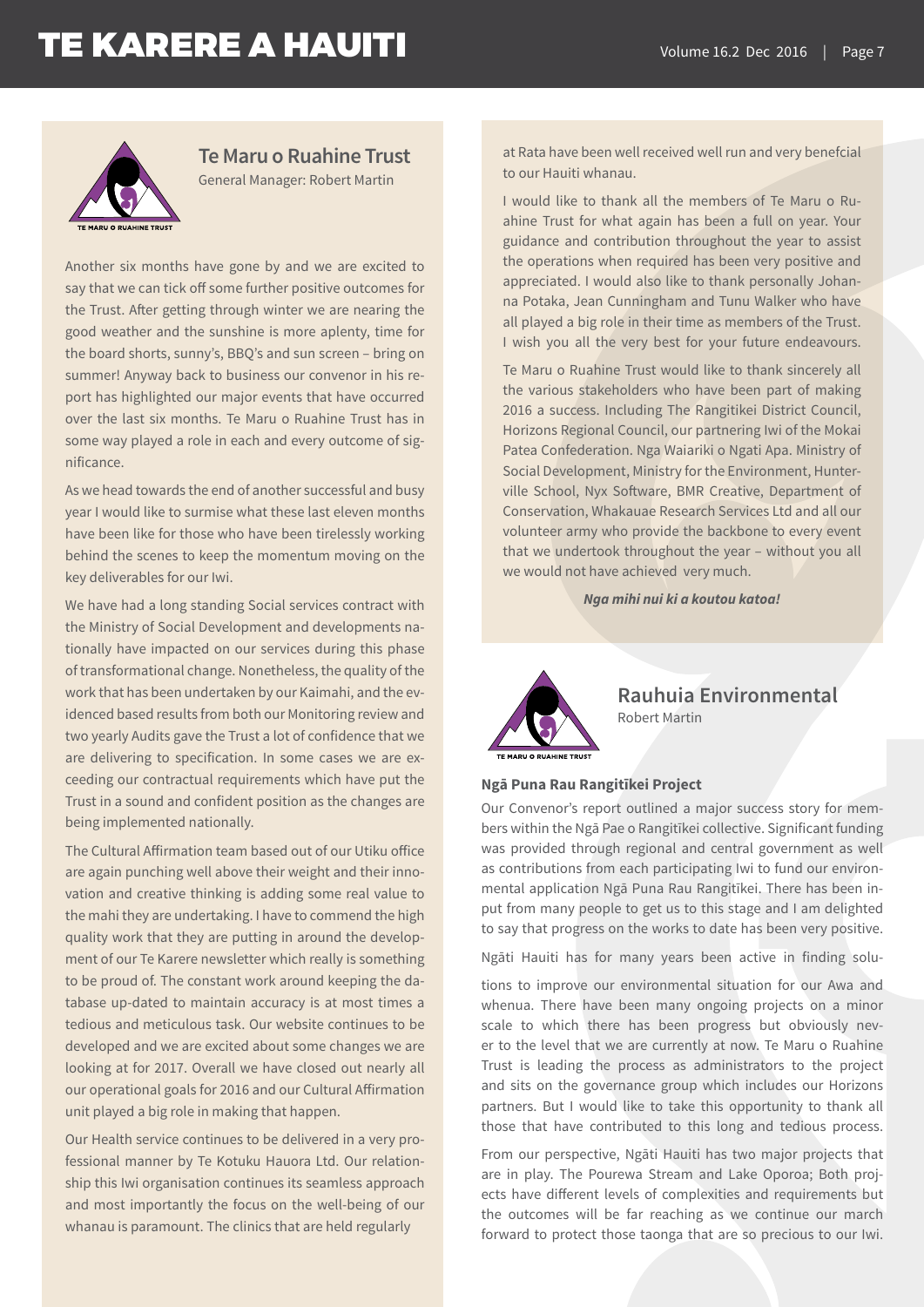What also makes these projects so significant is that we are undertaking them with our close Iwi partners from the Mōkai Pātea Confederation and Ngāti Apa. The synergy, expertise, skill, knowledge and experience from all these partners has given rise to a very sound, effective and productive project group which is operating in a very complex situation, considering the catchment of the area has absorbed a significant chunk of the Rangitīkei Awa and its tributaries.

The overall purpose of the Ngā Puna Rau Rangitīkei projects is to preserve and enhance the mauri of the Rangitīkei River and its catchment. This aligns with the overall vision for Ngā Pae o Rangitīkei:

*An environmentally healthy river and catchment sustaining a bountiful eco-system enjoyed by an informed and prosperous community.*

A key aspect of Ngā Puna Rau Rangitīkei is the collaborative and strategic approach that is interwoven throughout the projects in the application. This approach is a fundamental aspect of how Ngā Pae o Rangitīkei operates by taking a collective, long-term and whole-of-catchment approach to its work.

The Rangitīkei Awa is one of New Zealand's longest rivers, at 185 kilometers long. Its headwaters are to the southeast of Lake Taupo in the Kaimanawa Ranges. It flows from the Central Plateau south past Taihape, Mangaweka, Hunterville, Marton, and Bulls, to the South Taranaki Bight at Tangimoana, 40 kilometers southeast of Whanganui. The Rangitīkei Awa is of generally high water quality and is recognised for its high cultural, ecological, and recreational values. There are outstanding wild and scenic characteristics, recreational fisheries and wildlife features of our awa. It is these attributes that Ngā Pae o Rangitīkei and a wider group of community representatives, and agencies are aiming to retain and improve.

The 10 projects we have been funded for are designed to form a package of interventions to preserve and enhance the mauri of the Rangitīkei River and its catchment. The sites proposed for works under this application are significant sites for each of the iwi where some deterioration in water quality or cultural use has been observed and measured. The proposed projects would improve or protect iwi/hapū values in specific tributaries and lakes in the catchment, while also helping protecting and improving the water quality in the main stem of the Rangitīkei Awa.

**Objective 1:** To restore and improve the mauri of the Rangitīkei Awa and catchment by improving water quality, fish habitat and riparian health at specific sites important to the Ngā Pae o Rangitīkei collective.

**Objective 2:** Re-establishing and improving iwi/hapū and community connections with the Rangitīkei Awa and catchment

**Objective 3:** Provide for the long term collaborative management of the Rangitīkei Awa and catchment – Ki Uta, Ki Tai.



*Ceremonial planting day at Pourewa Stream*

#### **Health Monitoring and Assessment Training day**

Friday the 11th of November all Iwi who are part of the Nga Puna Rau Rangitikei Project participated in a training session assisted by Manawatu Whanganui Horizons Regional Council staff members Clare Ridler and Logan Brown.

The training is part of a series of ongoing activities that will aid in understanding the health of our waterways and help determine the effectiveness of the interventions that we have put in place. We have purchased 6 Stream Health Monitoring and Assessment Kits (SHMAK) for the purpose of aiding our environmental programme.

We started the day with a korero and a run through on the information sheets, and what we as monitors are required to know and implement when out assessing the steams/rivers. This was a very informative session and gave an insight into the detailed information we can gather about our waterways and the state they are in. Clare and Logan took the group down to Pourewa stream to conduct the training and we undertook all the necessary physical monitoring and assessment steps that we had just been shown. It was thoroughly enjoyable exercise, but it also outlined the level of detail and work required to do a full and comprehensive test of the waterway.

These assessments will be conducted regularly and if any whanau are keen to participate or learn about what we are doing then please do not hesitate to get in touch with us at the Trust and we will be happy to talk and demonstrate our learnings and findings.



*SHMAK kit training*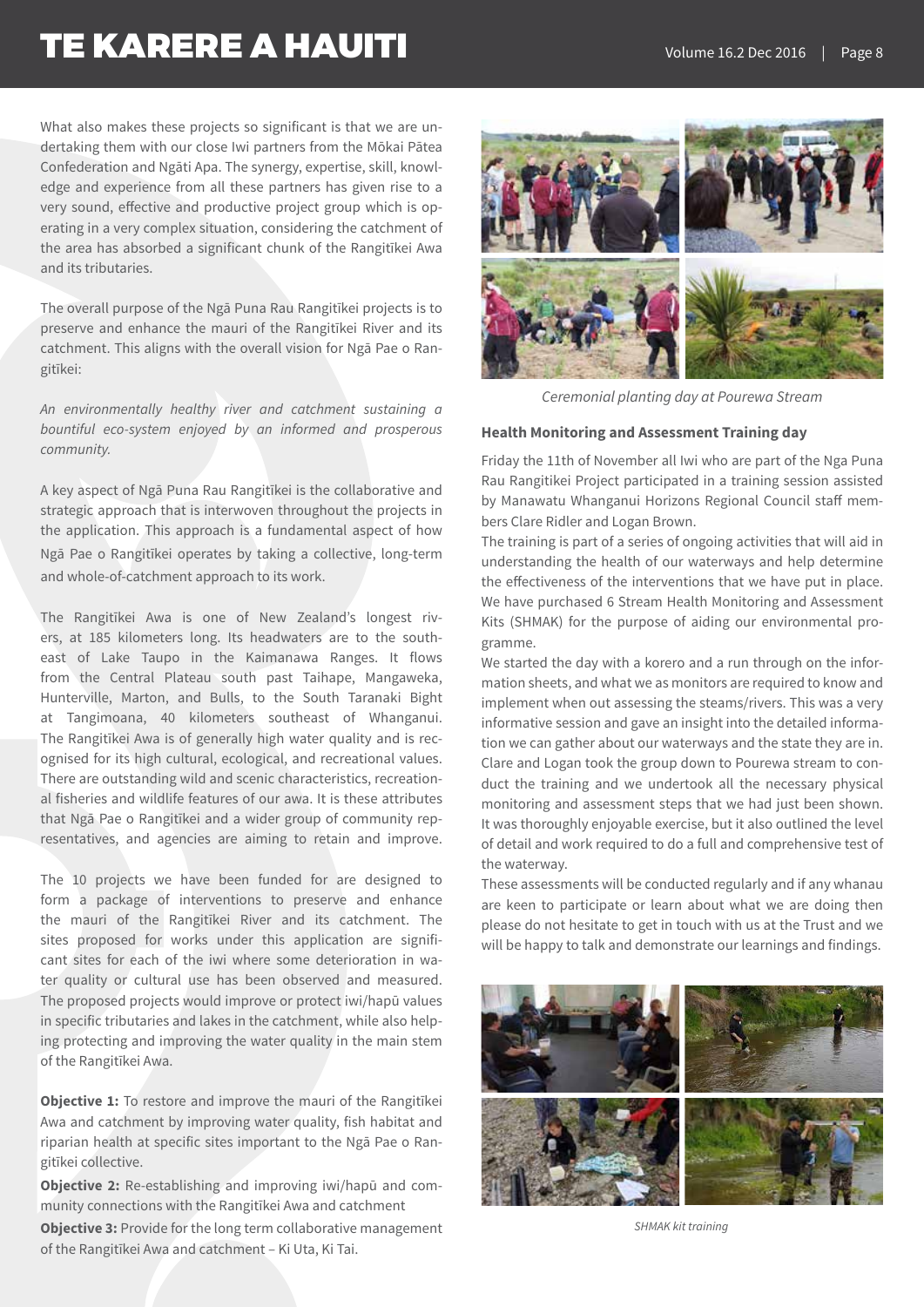

**Social Services** Raye Holland

Tēnā koutou te whānau whānui o Ngāti Hauiti. He mihi mahana ki a koutou katoa

Christmas is really rushing up on us quickly, it seems.

As always, things have been hectic, with professional development, attending reo classes, keeping abreast of issues within the social service sector, training with Child Protection Services around recognising child abuse and reporting protocols and suicide training.

In the future I want to complete the diploma in Child Protection Studies; I recommend that if the opportunity presents itself people do these courses. Identifying, supporting and protecting tamariki.

**Sunday 12th February 2017** – Te Maru o Ruahine Trust will be holding a fun day (**Te Rā o ngā Tamariki**) at **Putai Ngahere** (Vinegar Hill). The late morning/ early afternoon event will include old fashion games like three legged & sack races, egg and spoon races and water balloons. Naumai haere mai whānau.

Kia pai o koutou hararei.

*Kaua e wareware ki te awhi i o koutou tamariki, mokopuna.*



**Rata Office** Ph 06 322 8765 Hauiti.robert@xtra.co.nz Hauiti.raye1@xtra.co.nz www.ngatihauiti.iwi.nz



**Te Kotuku Hauora Ltd** Wanda Horton

Health Education clinics: The clinics have been very quiet due to the whānau and providers being unable to attend the sessions for one reason or another. Although this has happened it will not deter me from introducing other organisations to our whānau. These educational clinics are very important to our whānau as they provide information and a face to the services that so many of the whānau are now utilising. You will find a list of upcoming clinics in the Hauiti Events calendar.

A reminder to whānau! Please ensure that all of your medications are up to date, prior to the Xmas/New Year period.

#### *Ngā mihi maioha ki a koutou katoa*

#### **Programs**

The programs at Te Kōtuku Hauora Ltd continue to be held and utilised by the clients and the community. These being a Mummies group, Kai tika program, Te Reo classes and Living with Diabetes. If you would like any information regarding these programs or other ideas you may have for the New Year please do not hesitate to contact Te Kotuku Hauora Ltd on (06) 327 4243. The Te Kōtuku receptionist will be able to direct you to the right person.

#### **Professional Development**

I have been busy this year completing my Diploma in Hauora Māori and I am very happy to say that I have recently graduated with my tohu. I would like to thank everyone for attending the graduation and supporting me on this day. Also a special mention to Robert Martin (GM for TMORT) and Grace Taiaroa (Ops Manager for Te Kōtuku Hauora) for ensuring that I was able to complete my studies and to the whānau whānui for their patience and support as I seemed to be more absent than present.

#### *Ngā mihi aroha ki a koutou!!*

I have also participated in Ngā Taonga Tākaro wānanga. This hui is based on traditional and contemporary Māori games to engage tamariki and rangatahi. The facilitation was excellent with full participation from those who attended.



*L/R: Bo Rangi, Wanda Horton, Ziah Ratana - Horton, Raye Holland, Raina Potaka and Sue Murray.*

If you require assistance over the holiday period for any health support please contact Te Kotuku Hauora Ltd during normal working hours on (06) 327 4243 and a Kaimahi will be able to assist you.

*Have a safe and happy holiday.*  Mauri Tū, Mauri Ora! Ka kite au ki a koutou a tērā tau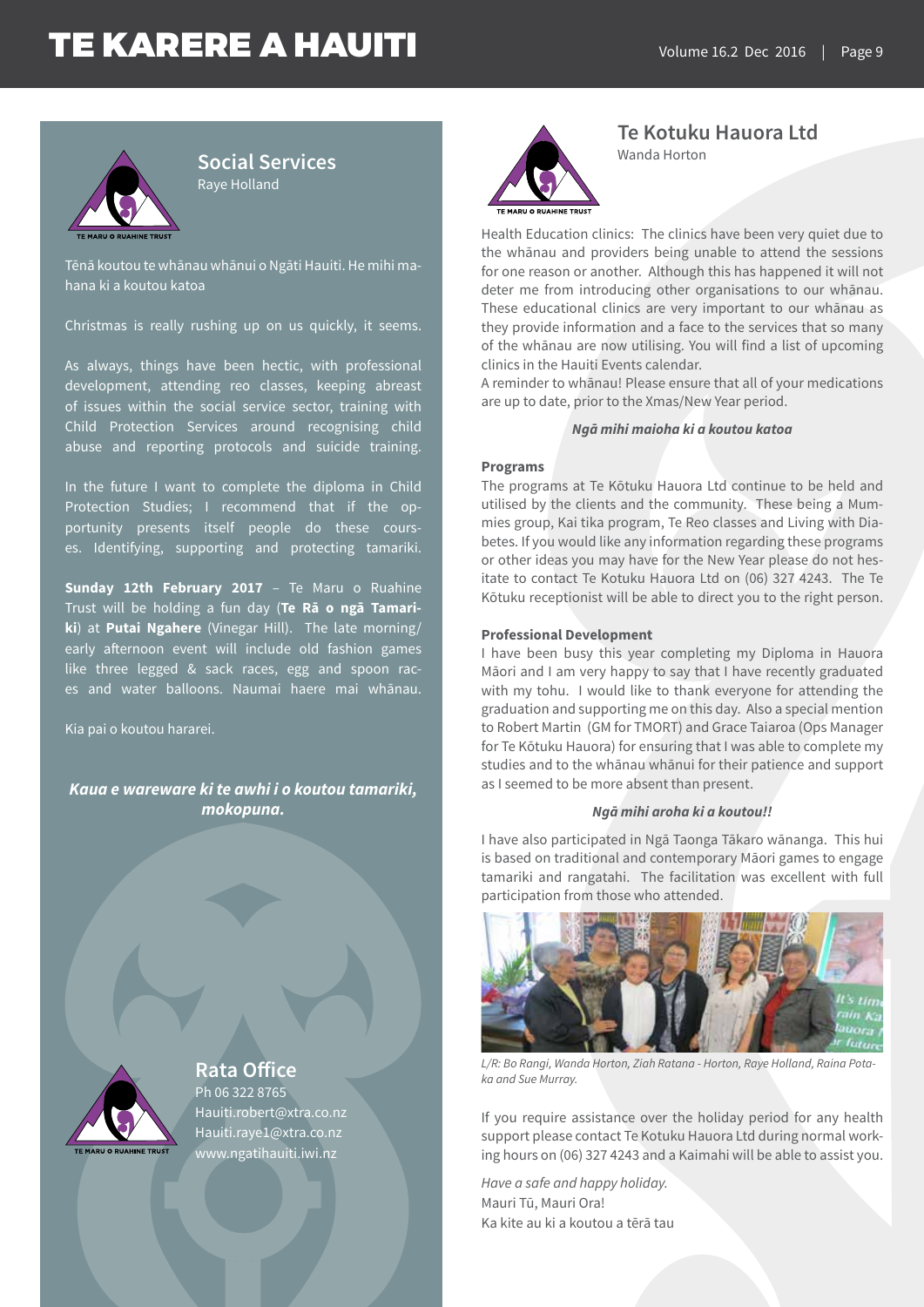

**Cultural Affirmation:** Kelly Thompson

Wow what a busy year we have had since our last edition of Te Karere; "and the momentum continues". At times it has been "take a breath and hold on" and others "it has felt like we are just staying afloat" due to the mahi that all of our small team contributes to achieving.

Even though our services focus is cultural affirmation there are a lot of other things that we support on many other levels as well.

A reasonable portion of our mahi is spent on supporting other projects, events and kaupapa that Te Maru o Ruahine Trust on behalf of Ngāti Hauiti is leading or participating in. It's been a privilege to be a part of the growth and development of the Ngā Puna Rau Rangitīkei Project. To see the vision and strategies of the Iwi involved and positive development of our external stakeholders has been outstanding, what has been brought to my attention is that we all are trying to achieve the same outcomes. We were relieved and excited at the release by the minister that Ngā Puna Rau Rangitīkei was successful. The planting ceremony held at the Pourewa stream was certainly a milestone for the project.

#### *Ngā mihi manahau ki a rātou.*

Early in September our small team worked tirelessly to prepare and plan for Ngā Iwi o Mokai Patea Ngā Kōrero Tuku Iho. We had two coordinators Marj Heeney (Ngāti Whitikaupeka) for the northern portion and me (Ngāti Hauiti) for the southern. This was both exciting and daunting for all involved. We were very lucky to have support from the Mōkai Pātea Waitangi Claims Trust, Kia Rite Officer; Gloria Toheriri. Gloria is certainly very knowledgeable about this type of event and made it much easier for us all. The kōrero, the venues, the kai and the high standard of organisation was dually noted by all in attendance. One of the highlights for me during the hikoi of Ngā Kōrero Tuku Iho was to be told numerous times, by panel members of the Tribunal, that; "You're the best driver we've ever had". The comment takes me back to something my Dad once told me, "If you make people carsick on our roads then you're a useless driver".

Ngā Kōrero Tuku Iho was an historical event that I am thankful to have been a part of, I saw so many of our people hold their heads up high with pride.

#### *Ngā whānau whānui o Ngāti Hauiti, he mihi aroha, he mihi maioha, ki a koutou.*

I am currently on my last Aromatawai (Assessment) to complete my tohu in Te Putaketanga o Te Reo Maori with Te Wananga o Aotearoa. Studying has been be very challenging over the last few months however I'm thankful for the support that I have from my Te Putaketanga whānau, In the true essence of things Maori we will all cross the stage to graduate next year.

#### **He Whetu Arataki:**

In July we held a new intake noho for He Whetu Arataki, we had seven new rangatahi attend and the feedback has been fantastic. The highlight of this porgram was that five of our older rangatahi members came home to Rātā and facilitated the five kaupapa of the program. This is a huge success for Te Rūnanga o Ngāti Hauiti who have strategised on developing a succession plan for Ngāti Hauiti. It has taken some time to develop the program to where the Rūnanga wanted it to be and now they are seeing the fruits of their labour.

Another success to celebrate for He Whetu Arataki is that Anthony Thompson, one of our rangatahi who was profiled on page 11, of the Decemeber 2015 issue of Te Karere, was given the opportunity to fill a vacancy on the Whakauae Board of Directors. Anthony accepted the position and has been enjoying the experiences and learnings that have been offered to him.

The next He Whetu Arataki noho is on the 3rd & 4th December 2016 , they are normally held during the school holidays. If you have rangatahi, within your whānau, who you think would benefit from attending these noho, please contact me, through the contact details on the last page of this edition, to discuss any questions that you may have. For the 2017 dates check out our latest Ngāti Hauiti events calander.

#### **Hauiti Dinners:**

We have held two Hauiti dinners since our last edition of Te Karere. Our Hauiti dinner held in Taihape at Gumboot Manor in June was another successful evening and lots of fun and laughter was had by all who attended. There were twenty whānau members in attendance, which made it quite an intimate night as you can see from the photos.



*Back row: Wharerimu Steedman, Neville Lomax, Ziah Ratana-Horton, Wanda Horton, Jason Huxtable, Te Paea ote rangi Thompson and Kelly Thompson.Front row: Phoebe Huxtable, Meretini Bennett-Huxtable, Peyton Huxtable, Tracey Hiroa, Pia Huxtable,Heather Gifford and Awhina Rushworth.*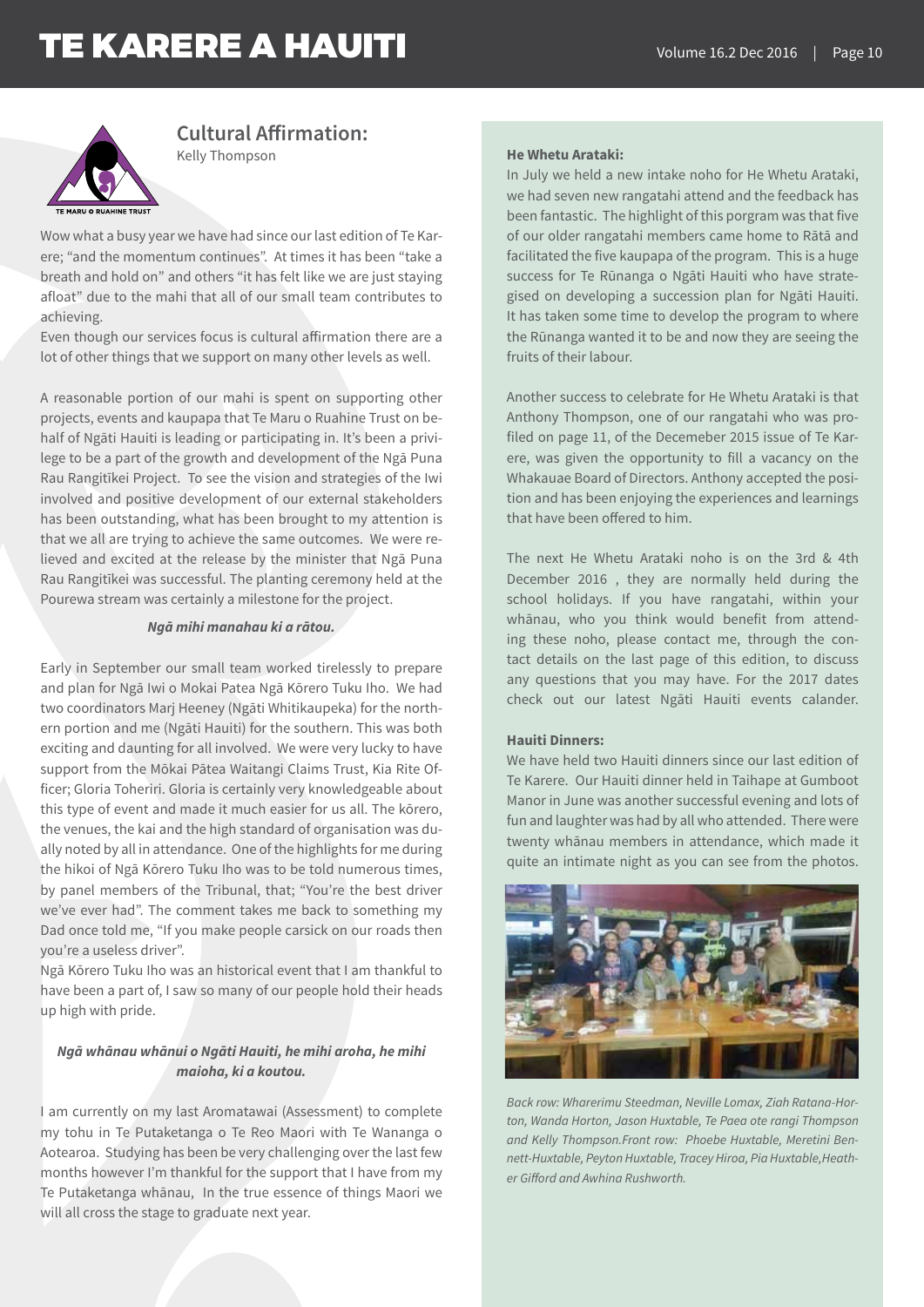St John's Cosmopolitan Club in Whanganui in September was the next venue for our Hauiti Dinner. We had 50 + whānau members attend. This is one of the best Hauiti Dinners that I have attended. As Uncle Neville stated it was the first time that all seven hapū of Ngāti Hauiti have been represented at our Dinners. There were some fantastic names of groups for the quiz and some awesome acting skills. Well done to all who attended this dinner, it certainly makes our job complete when we see our whānau enjoying each other's company. This is an awesome achievement and a huge 'thank you' must go to Raihania Potaka for encouraging more whānau members to attend.

*Ngā mihi aroha ki a koe tōku tuakana.*



*L/R: Gloria Paranihi, Rochelle Paranihi, Esmay Paikea, Te Paea ote rangi Thompson and Aroha Paranihi.*

### **Te Reo and Raranga Classes:**

Rātā Cornell / Neville Lomax

Since the last Te Karere, our reo and raranga sessions have seen our whānau involved in using their reo and tikanga skills at the marae as well as their studies through Te Wānanga o Aotearoa. We have had a committed small group in attendance each month, but it would be ideal if these numbers were to increase.

Next year we hope to look at how we can change the format or delivery of reo and tikanga programmes to our people so that maximum numbers are in attendance.

Your ideas on how we can improve the delivery of cultural programmes to our people would be appreciated and welcomed. Our wāhine have just learnt the techniques for completing their mini korowai, we wish them all the success in designing and completing a korowai/kahu huruhuru for their whanau.

*Ngā mihi mahana mō te wā Kirihihimete.*



*Korowai modelled by Shihan Cornell*

On behalf of our Cultural Affirmation Services I we would like to thank each and every one of you who have come to support, attend and participate in our projects and events. Without whānau participation we would no longer be able to provide these services. We look forward to seeing you all next year and look forward to meeting and having new whānau participate.

*Tangata ako ana i te whare, te turanga ki te marae, tau ana.*

*(A person, who is taught at home, will stand collected on the Marae).*



**Communications** Wharerimu Steedman

Tēnā koutou ngā whānau whānui o Ngāti Hauiti,

What an exciting time it has proven to be working for Ngāti Hauiti. With every event I am a part of I have seen more and more of our whānau come home in support. It is truly beautiful to be able to witness whānau reconnecting back to the marae, the whenua and especially each other, whether it's through our Hauiti dinners, our wānanga, or any other event they got a notification about through one of our lines of communication.

One of our biggest events in the past six months and a personal highlight for me was our Mōkai Pātea Waitangi Claims Ngā Kōrero Tuku Iho (NKTI). My role was kaimahi in support of our southern coordinator, Kelly Thompson. The preparation leading up to the actual four days, all the way through to the end, was huge and a learning experience that I will never forget.



*L/R: Korty Wilson, Richard, Ruiha and Wharerimu Steedman at Rata Hall for Mokai Patea Nga Korero Tuku Iho.*

This year I was also studying Te Ara Reo Māori Level 4 at Te Wānanga o Aotearoa ki Te Papa-i-Oea. I am very grateful to our Ngāti Hauiti Rūnanga, Te Maru o Ruahine Trust and especially both my managers for allowing me to start my Te Reo Māori journey and to finish this year with my completed tohu. Ngā mihi atu ki a koutou.



#### **Registrations:**

Firstly we would like to thank all of our whānau who have registered and/ or ensured their contact details are always updated as they journey through their busy lives. Also thank you to those of you who go out of your way to get

all your immediate whānau members registered. This helps our small team at Te Maru o Ruahine Trust immensely.

As a registered Ngāti Hauiti member you will receive regular updates via email of what's going on or coming up within our iwi. You will also receive our Te Karere a Hauiti via post every six months, which is getting more and more popular as we chug along. If you have Hauiti whānau gatherings during Christmas or New Year's we challenge you to show off your Te Karere a Hauiti and if a whanau member has not received their own copy, please encourage them to register by contacting any one of our Te Maru o Ruahine Trust team; "Without our people there is no Iwi".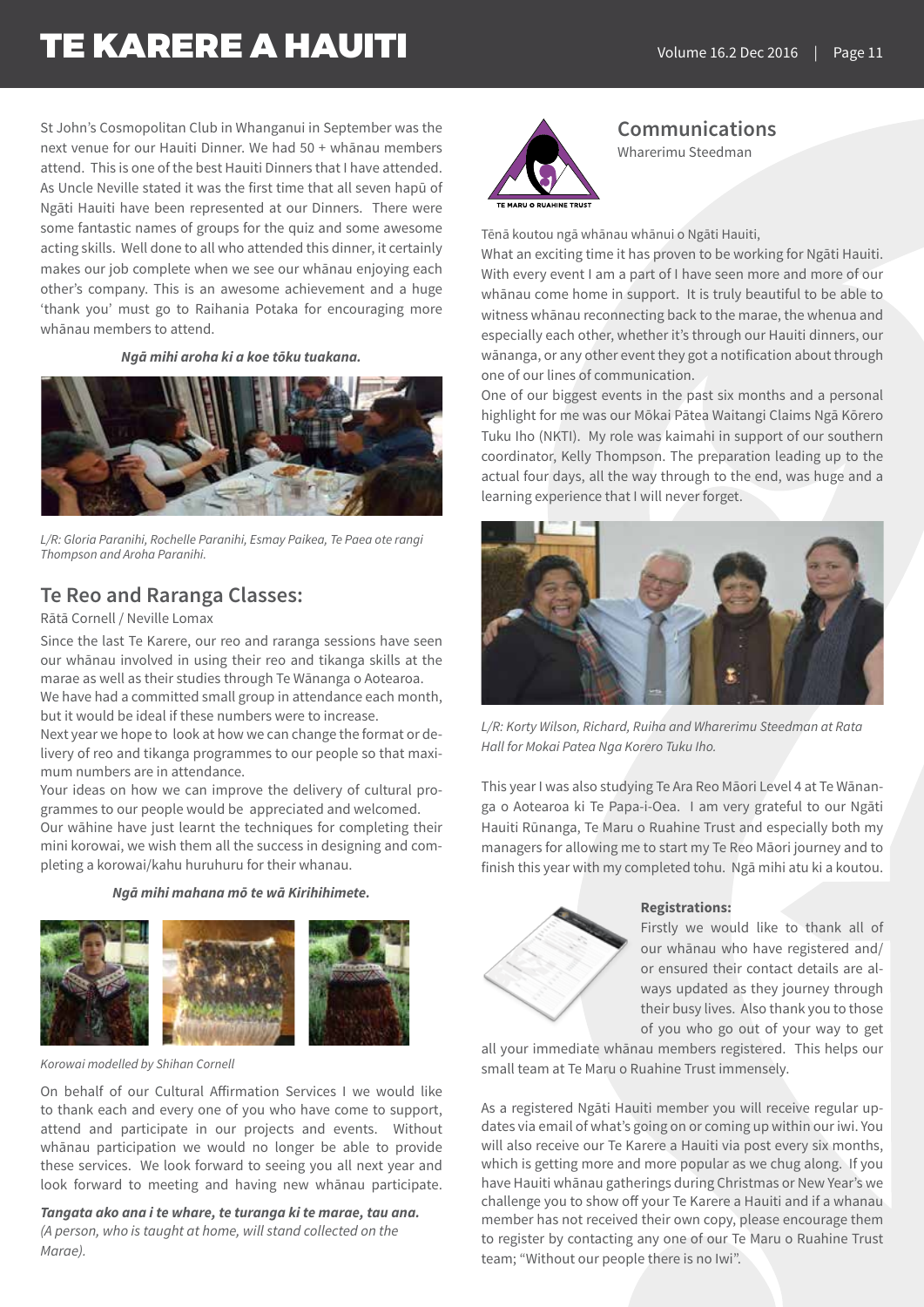It is becoming even more essential for our people to register as we journey through our Mōkai Pātea Waitangi Claims (MPWCT) process. You can read more about this process in the MPWCT Chairperson's report, in this issue of Te Karere.

If you need registration forms, or need to update your address or email, then contact any of our Te Maru o Ruahine Trust staff from the Contact details provided below.



#### **Facebook:**

With a whopping 900+ whānau members so far our closed 'Ngāti Hauiti Whānau' Facebook group is another instant way to be informed about up and coming events, projects and noho. There is also a Rātā Marae page and a Taahuhu Marae page, that you are welcome to join and like.

Te Maru o Ruahine Trust has a Facebook page however this is only used to post information directly from Te Maru o Ruahine Trust. You can private message this page and I will respond, however friend requests will be denied.



#### **Website:**

If you haven't visited our Ngāti Hauiti website then insert the following link www.ngatihauiti.iwi.nz into your search engines and check it out. We will be continuously adding and

improving information that goes into

our website. The website will become a tool that our people can utilise and gain information about where they come from, learn their Ngāti Hauiti pepeha and eventually have access to other information that will be both informative and interactive. If you have any other suggestions of what you would like to see, click on the websites 'contact us' link and send us an email with your ideas.

Be safe while out and about these holidays whānau! I look forward to embracing a New Year with you all as the Communications Administrator for Te Maru o Ruahine Trust.

# If you have any suggestions on ways you think we may improve, assist our communications, events or projects, please let us know.

*"We can't fix something if we don't know it's broken".*



### **Utiku Office**

Ph 06 388 1676 Hauiti.kelly@xtra.co.nz Hauiti.wharerimu@xtra.co.nz www.ngatihauiti.iwi.nz



### **Rātā Marae Committee** Sue Murray

Kia ora Whānau,

We now have a full complement of executive committee members, thank you Helen.

Chairperson - Helen Cooper (Down Uri) Secretary - Hine Potaka-Gardner Treasurer - Raye Holland Booking Officer -- Jo Potaka Funding Officer - Rata Cornell

We have been busy during the last 3 months.

- Catering for RDC, (tree planting)
- Catering for Waitangi Tribunal Hui (Ngā Kōrero Tuku Iho)

Over Labour weekend, the Sheridan & Leameta (Manny & Tootsie Down) whānau reunion was held at our marae.

Thank you to Wanda Millyn for her donation and also to Helen for her donation.

Maintenance for the upkeep of our beautiful marae is ongoing.

We welcome anyone and everyone to our meetings so please come help our Marae flourish.

#### *Ngā mihi ki a koutou katoa*



### **Taahuhu Marae**

Ko Ruahine te pae maunga Ko Rangitīkei te awa Ko Ngāti Haukaha te hapū Ko Otaahuhu te Marae Ko Te Ruku o te Kawau, te Whare Tūpuna Ko Ngāti Hauiti te Iwi Tenā rā koutou katoa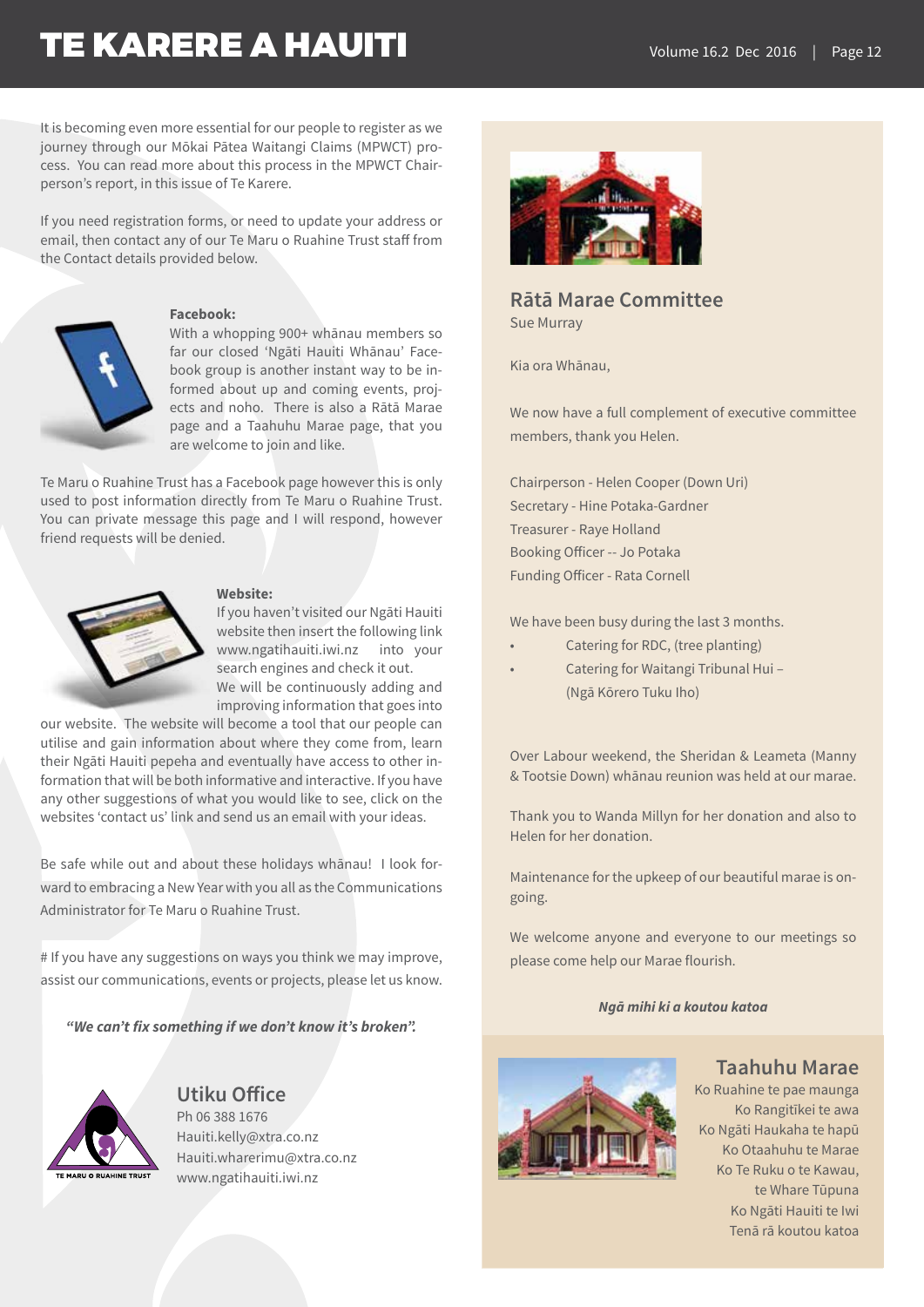

Research for Maori Health and Development

One of the four objectives of our Independent Research Organisation Funding from the HRC is focused on "enhancing research capability through strategic investment in the development of Whakauae's research workforce"; in other words a focus on growing the next generation of researchers. In this issue of Te Karere we have chosen to profile two wahine toa who represent that next generation - Rachel Brown who joined us as a permanent employee in July 2016 and Emma Rawson, our 2016 Whakauae Pae Tawhiti Scholarship recipient.

### *Mā te tuakana ka tōtika te teina, mā te teina ka tōtika te tuakana*

*It is from the combined efforts (of the younger and older) that we can learn and grow together* 

### **Profile: Rachel Brown**



Ko Taranaki te maunga Ko Mōhakatino te awa Ko Parihaka te marae Ko Te Atiawa me Kai Tahu ōku iwi Ko Ngāti Mutunga ki Wharekauri/ Kati Māmoe ki Waimate ōku hapū Ko Rachel ahau Tīhei Mauri Ora!

#### **Background**

Rachel will be familiar to many of the Hauiti whānau as she started with WRS last year as a doctoral student. In the last few months she has joined the team as a full time staff member.

Rachel has been engaged as a senior researcher, initially completing her doctoral thesis as well as working on a number of other research projects including: the preventing chronic conditions study; a study investigating how whānau are involved in decisions about an ill whānau member when that person is transferred to a different DHB area (the Hospital Transfers project); and study investigating the role of commissioning in the Whānau Ora policy approach.

### *"I love working for Whakauae Research Services, they have a great reputation at both international and national levels within the health research community…"*

Last year Rachel received a one-year scholarship to finish writing her PhD. That work is looking at the coping mechanisms and strategies Māori and Pacific whānau draw upon when they are confronted with a child who has a life threatening medical condition. The study stemmed from the personal journey within her own whānau whereby the whānau had to deal with their son's diagnosis of a cancerous brain tumor at age seven and again at aged ten. Extended periods of time in and out of hospital and dealing with over 23 services within the NZ health system was eve opening, in particular observing how Māori and Pacific whānau were treated. Rachel's PhD work also incorporated working alongside Ronald McDonald House, Auckland to better tailor their services toward their highest users, Māori and Pacific people.

Rachel's previous position was Group Manager, Māori Health Research at the Health Research Council of NZ; a position she held for seven years. Rachel was responsible for the Indigenous and Māori health research funding portfolio. Prior to that Rachel was employed at AUT University within Taupua Waiora, Centre for Māori Health Research. Her background incorporates an eclectic mix of health, research, social work and communication. Her career has spanned government, community, district health board and non-government organisations. Rachel has two children, Raen (13) and Manaia (8) and she has also helped raise five step children and loves being with her three mokopuna.

Rachel was bought up with her grandparents between Ōtautahi and the Chatham Islands. She longs to take her children back to the Island and plans to do so this year.

#### **In her words...**

*I am honoured to have been given a scholarship that enabled me to feed my children and pay my mortgage while writing up my doctoral thesis. I love working for Whakauae Research Services, they have a great reputation at both international and national levels within the health research community. The team at Whakauae undertake their work with passion, integrity and credibility. They have great leadership and the team works really hard especially as timeframes are short and very intense.*

*Listening and learning about the history of Mōkai Pātea as part of the Treaty Claims process recently was both inspiring and emotional. I was in awe of our rangatira Neville Lomax, Richard Steedman and Utiku Potaka. Being part of that process and included as ringawera for Rata Marae after months of writing about colonisation brought about a sense of personal healing, hope and a new vision. I appreciate the support from Ngāti Hauiti in particular as whānau have taken me on as one of their own. I am really proud to be part of the team that can give back to our people and in particular, iwi.*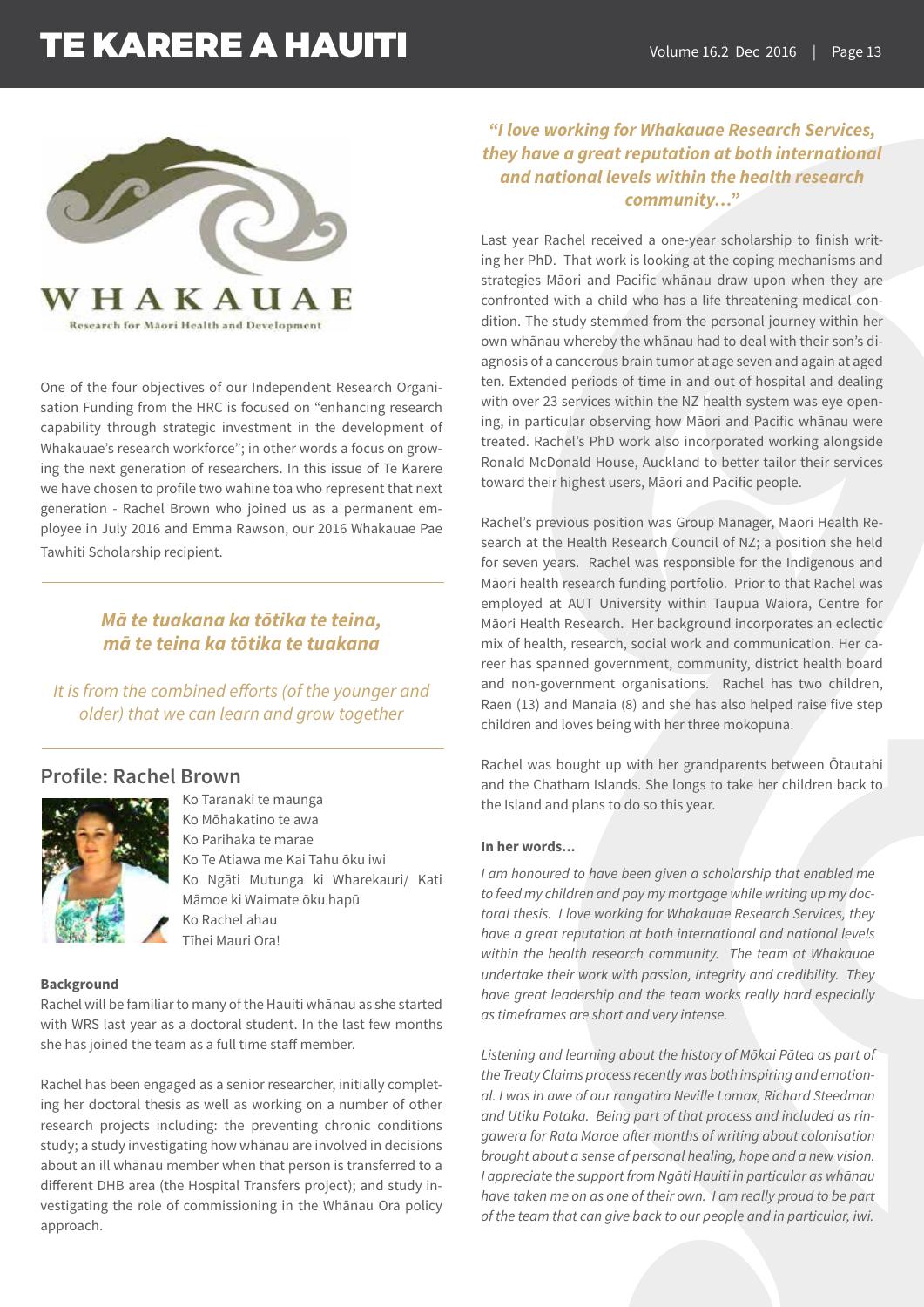

*Rachel with members of Hauiti whānau and Whakauae at Rata Marae Sept 2016* 

The second person we wanted to showcase in this edition of Te Karere will also be familiar to those Hauiti whānau who attended the AGM and ten-year celebration of WRS.

### **Our inaugural 2016 Whakauae Pae Tawhiti Scholarship Recipient – Emma Rawson**



I am Emma Waimarie Rawson and I am the recipient of the inaugural Whakauae Pae Tawhiti Scholarship for my Masters 2016. I whakapapa to Ngāti Ranginui, Ngāi te Rangi and Raukawa through my father, Owen Rawson. My grandmother was Waimaria Maraea Tangitu. My father died when I was an infant and so I was nurtured and raised by my

Pākehā mother, Mary and my farming family of Scottish and Irish descent in Ōtautahi, Te Waipounamu. My partner, Adrian is from Te Ātihaunui-ā-Pāpārangi, Ngā Rauru and Ngāti Rangi.

### *"I knew I had to commit to the kaupapa I was passionate about, institutional racism…"*

My journey to this point has been varied. Having completed my Bachelor of Arts in Te Reo Māori in 1999, I was keen to pursue work in Māori development but it took a few more years for me to realise that it was public health and health promotion that would be where my journey would go. In 2001 I had a daughter, Waimarie and she was my sole focus for a period of time. Eventually I went back to education and gained my post-graduate certificate in public health from the University of Otago. After working in Māori and non-Māori specific roles in DHB and NGOs for a number of years, I was very keenly aware of the disparities, not only in health outcomes but in the workplace. We badly needed to see an increase in Māori public health capacity and see increased opportunities for Māori to be developed and have more influence over decision-making, strategy and planning.

### *I am interested in research because it provides evidence to support the removal of barriers to Māori being able to be Māori.*

In 2013 I became a graduate of the Māori Public Health leadership programme and I am still heavily involved in the Māori graduate alumni group as one of the core members. There are over 600 graduates across the country from the four streams offered on this programme. It is fair to say that this experience was transformative and that I hit a new stride from that point. Personally and professionally I knew I had to commit to the kaupapa I was passionate about, institutional racism, addressing the structural barriers to successful public health practices and ultimately Māori health outcomes. It was also at this time that I met Dr Heather Came and became a member of the Public Health Association special interest group on institutional racism, led by Heather and Grant Berghan. This year I moved to Auckland to undertake a Masters of Philosophy programme at Auckland University of Technology. When I applied for the Pae Tawhiti scholarship, they asked us to write about why we are interested in research and the following is an excerpt from my essay.



*Rachel with members of Hauiti whānau and Whakauae at Rata Marae Sept 2016* 

Why am I interested in research? I am interested in research because it provides evidence to support the removal of barriers to Māori being able to be Māori. I am interested in research because if used in the right way, it can be a tool with which we can touch, move and inspire people to change. In the majority of my current work, I provide advice on increasing Māori responsiveness in public health. I am interested in research that can be used to inform, enhance and strengthen the way non-Māori practice in health in order to improve Māori health outcomes. I am interested in research because it provides avenues for us to increase Māori capacity, ensure better workforce development and workplace satisfaction for our Māori staff. You ask why I am interested in research, it is because it is one of the most powerful tools we have to highlight the real need and the real direction that must be taken in order for our people to thrive and live in a state of Mauri Ora that is ours by right as indigenous people in Aotearoa New Zealand. I am interested in research because of all of these things, because I want to make a difference.

Nō reira e te iwi, whānau, tangata o Ngāti Hauiti, it is my honour to be awarded this scholarship and I look forward to bringing my research back to Rātā Marae and Whakauae Research Centre and that it goes someway to supporting the aspirations of Ngāti Hauiti me tātou te iwi Māori.

OUR SPONSORS